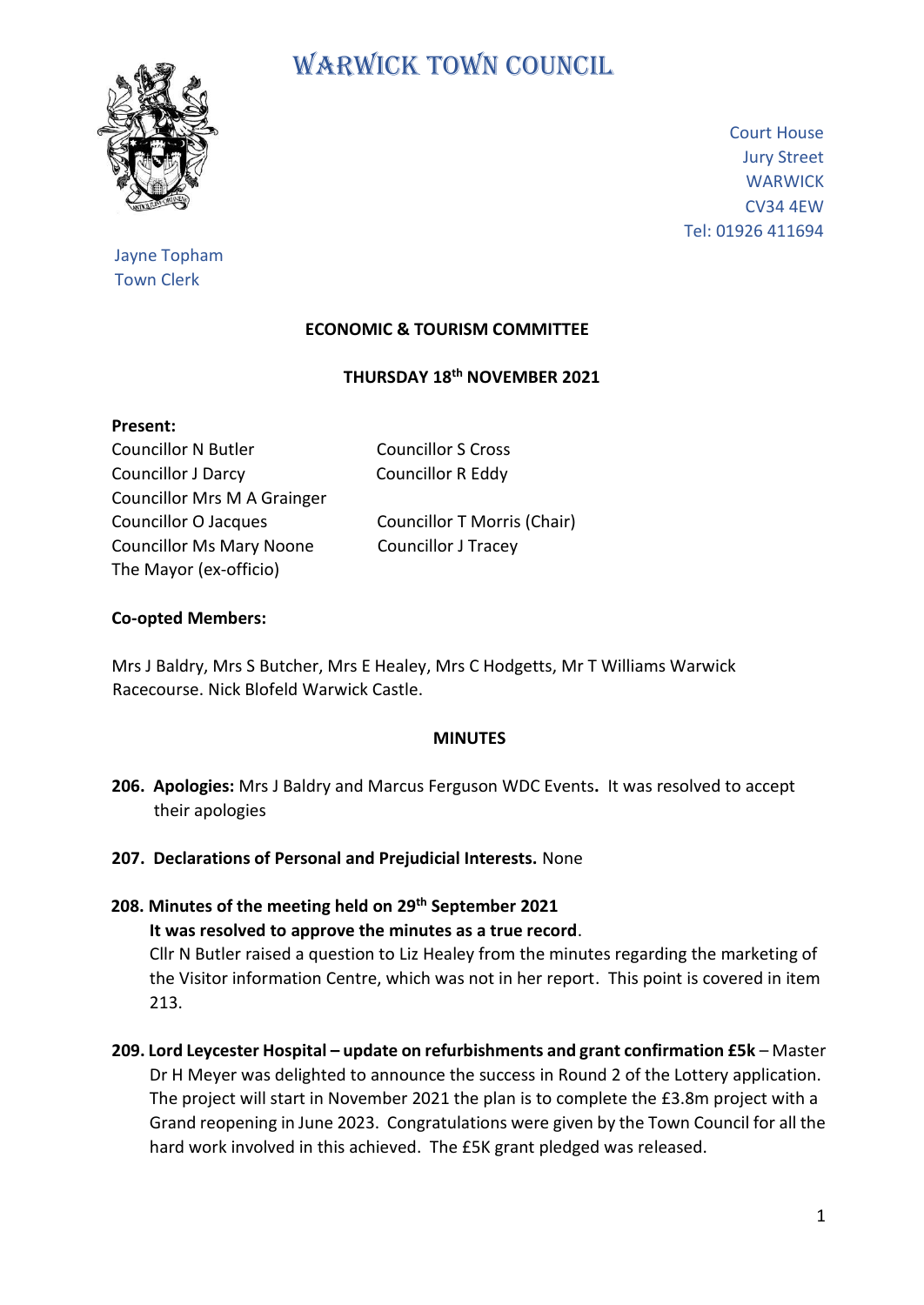- **210. Warwick's Healey Heritage – Discuss visitor experience**  Nick Maltby Car Scene International gave an overview of his desire to highlight Warwick's Healey Heritage. He would like to organise an event in Warwick. It was suggested that he liaise with the organisers of the Classic Car show. The Town Clerk will liaise with Mr Maltby to assist.
- **211. Clean Air Warwick –** Cllr N Murphy advised that the two groups in Leamington and Warwick have merged and are having their first meeting on the 1st December 2021.

## **212. Chamber of Trade**

 **#Buy in2 Warwick –** Sue Butcher, Chair of Warwick Chamber of Trade advised that footfall continued to be high in Warwick. Late night shopping has started. Plans for Victorian Evening are completed. A promotional video for social media was show which will be released on Victorian evening.

 **PR Campaign –** Update on campaign - appendix 1**.**

 **Recovery Grant funding –** Ms A Littlejohn gave an overview of the next project – creating a guide for all residents in Warwick linking to an information website.

- **213. Visitor Information Centre** Mrs L Healey provided a report appendix 2 With reference to the Marketing of the VIC – there will be a competition launched to create a new strapline. Advertising in the new information leaflet to residents – increased social media and a feature in the Courier. Councillors were asked to email Liz with any other ideas.
- **214. Wayfinding project and grant –** The Town Clerk advised that paperwork had been signed and sent to WDC to release monies and the consultation will commence next week.
- **215. Warwick Railway Station refurbishment –** The Town Clerk advised that the works stated in her report at the last meeting will commence on the 22<sup>nd</sup> January 2022 with a view to complete at the end of March 2022. New tubs and planting are in place on the London platform. Thanks, given to the Chamber of trade. Christmas trees at the front of the station are being placed by the Chamber too.

 WDC have been asked for financial support with the cost of replacing the railings £35k. There has been no further news on the disabled lift which causes frustration.

**216. Commonwealth Games 2022**– Cllr N Butler clarified that the cycle route had been announced and that he, with the Town Clerk had met with WCC to discuss signage/bunting for the main entrances of the Town. This is being costed. There will be a need for the Town Council to budget a contribution. The cycle event is on the Sunday and the Town's roads will be closed.

 The event will bring great publicity for the Town – parking is being arranged on the outskirts of the town and walking routes from the station. The Town Clerk will liaise with Chiltern to ask for information boards to be placed, at the station, to explain plans for the disabled lift and current arrangements available for those who need support. It was suggested that Cllr L Bartlett WDC should speak on this item at the next committee meeting in February 2022.